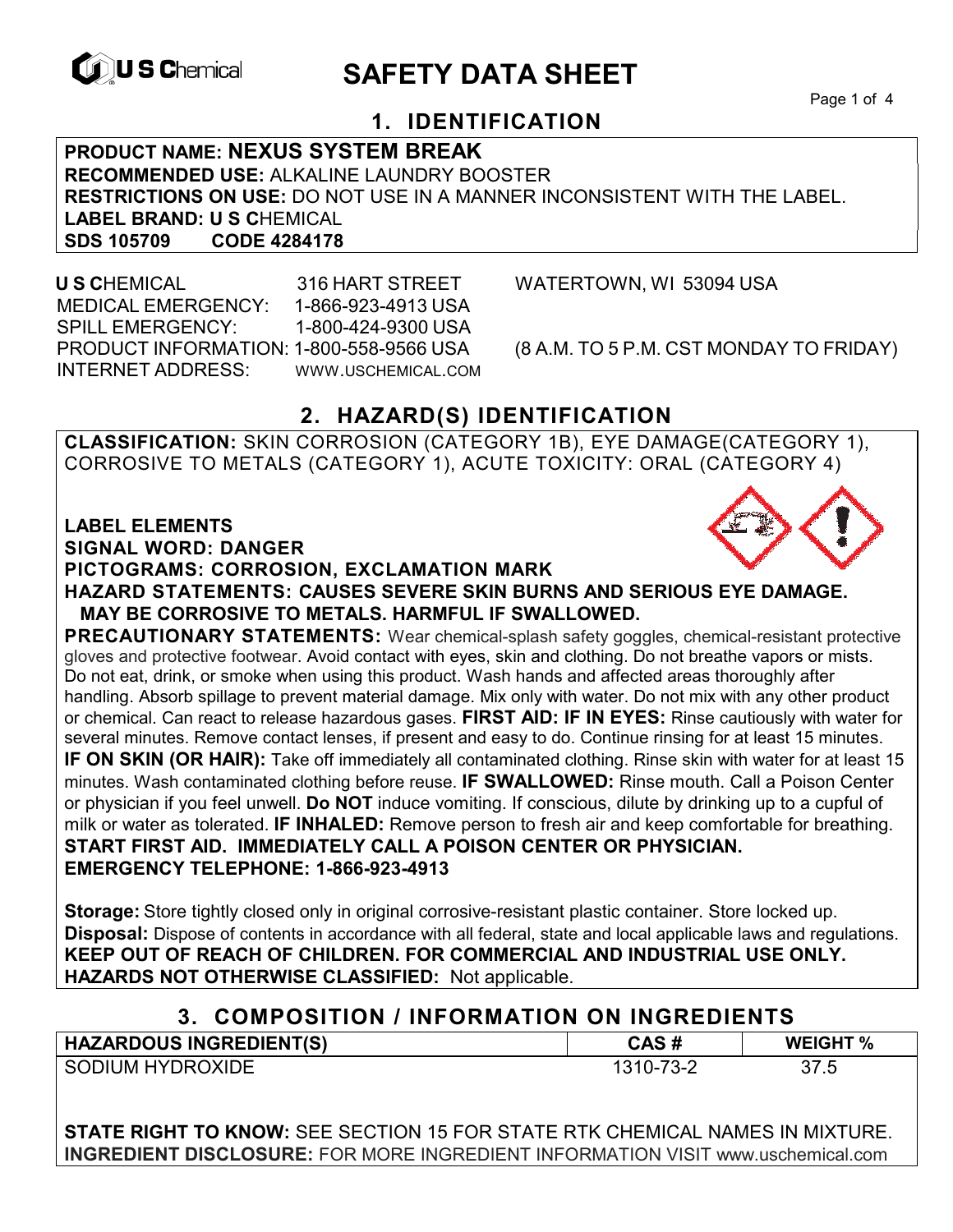## **4. FIRST-AID MEASURES** Page 2 of 4

**IF IN EYES:** RINSE CAUTIOUSLY WITH WATER FOR SEVERAL MINUTES. REMOVE CONTACT LENSES, IF PRESENT AND EASY TO DO. CONTINUE RINSING FOR AT LEAST 15 MINUTES. **IF ON SKIN (OR HAIR):** TAKE OFF IMMEDIATELY ALL CONTAMINATED CLOTHING. RINSE SKIN WITH WATER FOR AT LEAST 15 MINUTES. WASH CONTAMINATED CLOTHING BEFORE REUSE. **IF SWALLOWED:** RINSE MOUTH. CALL A POISON CENTER OR PHYSICIAN IF YOU FEEL UNWELL. **Do NOT** INDUCE VOMITING. IF CONSCIOUS, DILUTE BY DRINKING UP TO A CUPFUL OF MILK OR WATER AS TOLERATED.

**IF INHALED:** REMOVE PERSON TO FRESH AIR AND KEEP COMFORTABLE FOR BREATHING. **START FIRST AID. IMMEDIATELY CALL A POISON CENTER OR PHYSICIAN. EMERGENCY TELEPHONE: 1-866-923-4913**

**MOST IMPORTANT SYMPTOMS / EFFECTS:** CAUSES SEVERE SKIN BURNS AND SERIOUS EYE DAMAGE. MAY CAUSE BLINDNESS WITHOUT IMMEDIATE FIRST AID. HARMFUL IF SWALLOWED. CAUSES BURNS AND SERIOUS DAMAGE TO MOUTH, THROAT AND STOMACH. CORROSIVE TO ALL BODY TISSUES.

**MEDICAL CONDITIONS AGGRAVATED:** NONE KNOWN.

**NOTE TO PHYSICIAN:** CALL 1-866-923-4913 FOR EXPOSURE MANAGEMENT ASSISTANCE.

## **5. FIRE-FIGHTING MEASURES**

**CHEMICAL HAZARDS:** CORROSIVE. NON-FLAMMABLE. **COMBUSTION PRODUCT HAZARDS:** OXIDES OF CARBON AND OTHER FUMES. **METHODS:** SELECT EXTINGUISHER AND METHODS BASED ON FIRE SIZE AND TYPE. **EQUIPMENT:** WEAR SCBA AND FULL PROTECTIVE GEAR AS CONDITIONS WARRANT. **NFPA RATING:** HEALTH-3/FLAMMABILITY-0/ INSTABILITY-0/SPECIAL HAZARD-N.AP. **SUITABLE EXTINGUISHERS:** WATER, DRY CHEMICAL, CO2 OR FOAM SUITABLE FOR FIRE. **UNSUITABLE EXTINGUISHERS:** NO RESTRICTIONS BASED ON CHEMICAL HAZARDS.

## **6. ACCIDENTAL RELEASE MEASURES**

**PERSONAL PRECAUTIONS:** EVACUATE UNPROTECTED PERSONNEL FROM AREA. WEAR PERSONAL PROTECTION INCLUDING RUBBER BOOTS. SEE SECTION 8. VENTILATE AREA IF NEEDED. BE CAREFUL NOT TO SLIP. WASH THOROUGHLY AFTER CLEAN-UP. **ENVIRONMENTAL PRECAUTIONS:** PREVENT SPILL FROM ENTERING DRAIN, STORM SEWER OR SURFACE WATERWAY. PREVENT WATER AND SOIL CONTAMINATION. **CLEAN-UP METHODS:** SMALL SPILLS MAY BE WIPED UP AND RINSED WITH WATER. FOR LARGER SPILLS, DIKE TO CONTAIN. PUMP TO LABELED CONTAINER OR ABSORB SPILLAGE AND SCOOP UP WITH INERT ABSORBENT MATERIAL. AFTER SPILL COLLECTION, RINSE AREA WITH WATER AND FOLLOW WITH NORMAL CLEAN-UP PROCEDURES.

## **7. HANDLING AND STORAGE**

**HANDLING:** FOLLOW ALL LABEL DIRECTIONS. INSTRUCT PERSONNEL ABOUT PROPER USE, HAZARDS, PRECAUTIONS, AND FIRST AID MEASURES. AVOID INHALATION, INGESTION, AND CONTACT WITH SKIN, EYES AND CLOTHING. DO NOT TASTE OR SWALLOW. REMOVE AND WASH CONTAMINATED CLOTHING AND FOOTWEAR BEFORE REUSE. PRODUCT RESIDUE MAY REMAIN IN EMPTY CONTAINERS. HANDLE CAREFULLY TO AVOID DAMAGING CONTAINER.

**STORAGE:** STORE TIGHTLY CLOSED ONLY IN ORIGINAL CORROSIVE-RESISTANT PLASTIC CONTAINER. STORE LOCKED UP. STORE AT AMBIENT TEMPERATURES IN A DRY AREA OUT OF DIRECT SUNLIGHT. PROTECT FROM FREEZING. ROTATE STOCK REGULARLY. KEEP AWAY FROM FOOD AND DRINK. KEEP OUT OF REACH OF CHILDREN.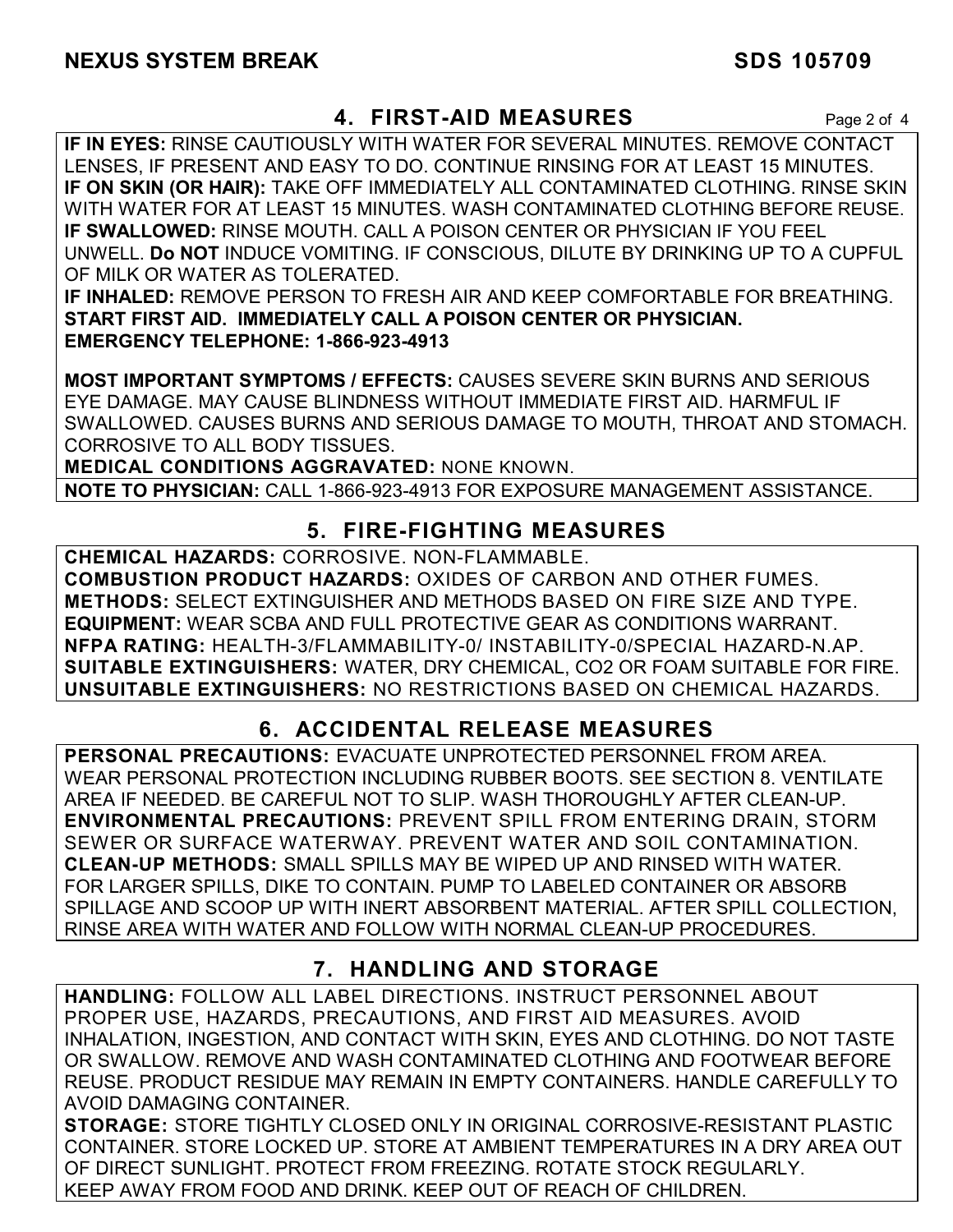#### **NEXUS SYSTEM BREAK SDS 105709**

#### **8. EXPOSURE CONTROLS / PERSONAL PROTECTION** Page 3 of 4

**EXPOSURE LIMITS:** SODIUM HYDROXIDE = 2 MG/M3 CEILING (ACGIH), 2 MG/M3 TWA (OSHA) **ENGINEERING CONTROLS:** GENERAL ROOM VENTILATION IS TYPICALLY ADEQUATE.

#### **PERSONAL PROTECTION**

**EYES:** CHEMICAL-SPLASH SAFETY GOGGLES.

**HANDS:** CHEMICAL-RESISTANT PROTECTIVE GLOVES (NITRILE, NEOPRENE OR RUBBER). **RESPIRATORY:** NIOSH/MSHA CERTIFIED RESPIRATOR IF EXPOSURE LIMITS ARE EXCEEDED. **FEET:** PROTECTIVE FOOTWEAR.

**BODY:** SUITABLE PROTECTIVE CLOTHING.

**HYGIENE MEASURES:** HANDLE IN ACCORDANCE WITH GOOD INDUSTRIAL HYGIENE AND SAFETY PRACTICE. TAKE OFF IMMEDIATELY ALL CONTAMINATED CLOTHING AND WASH IT BEFORE REUSE. WASH HANDS AND AFFECTED AREAS THOROUGHLY AFTER HANDLING. PROVIDE SUITABLE FACILITIES FOR QUICK DRENCHING OR FLUSHING OF THE EYES AND BODY IN CASE OF CONTACT OR SPLASH HAZARD.

### **9. PHYSICAL AND CHEMICAL PROPERTIES**

| APPEARANCE: COLORLESS LIQUID           | <b>AUTO-IGNITION TEMPERATURE: N.AV.</b>    |
|----------------------------------------|--------------------------------------------|
| <b>ODOR: AMMONIA</b>                   | <b>DECOMPOSITION TEMPERATURE: N.AV.</b>    |
| pH CONCENTRATE: ABOVE 13.0 (BASIC)     | <b>EXPLOSIVE LIMITS (LEL/UEL): NONE</b>    |
| pH READY-TO-USE: N.AP.                 | <b>EVAPORATION RATE: N.AV.</b>             |
| pH @ USE DILUTION: N.AV.               | FLAMMABILITY (SOLID, GAS): N.AP.           |
| <b>PHYSICAL STATE: LIQUID</b>          | <b>FLASH POINT: NONE</b>                   |
| <b>RELATIVE DENSITY (WATER): 1.443</b> | <b>INITIAL BOILING POINT/RANGE: N.AV.</b>  |
| <b>SOLUBILITY (WATER): COMPLETE</b>    | <b>MELTING POINT/FREEZING POINT: N.AV.</b> |
| VAPOR PRESSURE: N.AV.                  | <b>ODOR THRESHOLD: N.AV.</b>               |
| <b>VAPOR DENSITY: N. AV.</b>           | PARTITION COEFF. (N-OCTANOL/WATER): N.AV   |
| <b>VISCOSITY: NON-VISCOUS</b>          | <b>OTHER: N.AV.</b>                        |

#### **10. STABILITY AND REACTIVITY**

**REACTIVITY:** MIXING WITH INCOMPATIBLES CAN RELEASE HEAT + HAZARDOUS GASES. **CHEMICAL STABILITY:** STABLE.

**POSSIBILITY OF HAZARDOUS REACTIONS:** SEE REACTIVITY. WILL NOT POLYMERIZE. **CONDITIONS TO AVOID:** TEMPERATURES BELOW 35°F (1.6°C) OR ABOVE 120°F (49°C). **MATERIALS TO AVOID:** ACIDS, BLEACH AND METALS. MIX ONLY WITH WATER. **HAZARDOUS DECOMPOSITION PRODUCTS:** NONE UNDER NORMAL CONDITIONS.

## **11. TOXICOLOGICAL INFORMATION**

**ROUTES OF EXPOSURE:** EYES, SKIN, INGESTION, INHALATION. **INFORMATION ON ROUTES OF EXPOSURE:** NO LC50/LD50 TEST DATA ON MIXTURE. **ACUTE EFFECTS /SYMPTOMS**: CORROSIVE TO ALL BODY TISSUES.  **EYES:** CAUSES SERIOUS EYE DAMAGE. MAY CAUSE PAIN, REDNESS AND WATERING.  **SKIN:** CAUSES SEVERE SKIN BURNS. MAY CAUSE DELAYED PAIN, REDNESS AND BLISTERING. **INGESTION:** CAUSES BURNS AND SERIOUS DAMAGE TO MOUTH, THROAT AND STOMACH. **INHALATION:** MAY CAUSE CORROSIVE EFFECTS TO NOSE, THROAT, AND RESPIRATORY SYSTEM. **CHRONIC / OTHER EFFECTS:** NO REPORTABLE GERM CELL MUTAGENS, SKIN SENSITIZERS, RESPIRATORY SENSITIZERS, REPRODUCTIVE TOXINS OR ASPIRATION HAZARDS. **SPECIFIC TARGET ORGANS (SINGLE/REPEATED):** NONE KNOWN. **NUMERICAL MEASURES OF TOXICITY:** ATEmix (ORAL-RAT) = 1330 MG / KG **CARCINOGENS:** NO REPORTABLE ACGIH, IARC, NTP, OR OSHA CARCINOGENS.